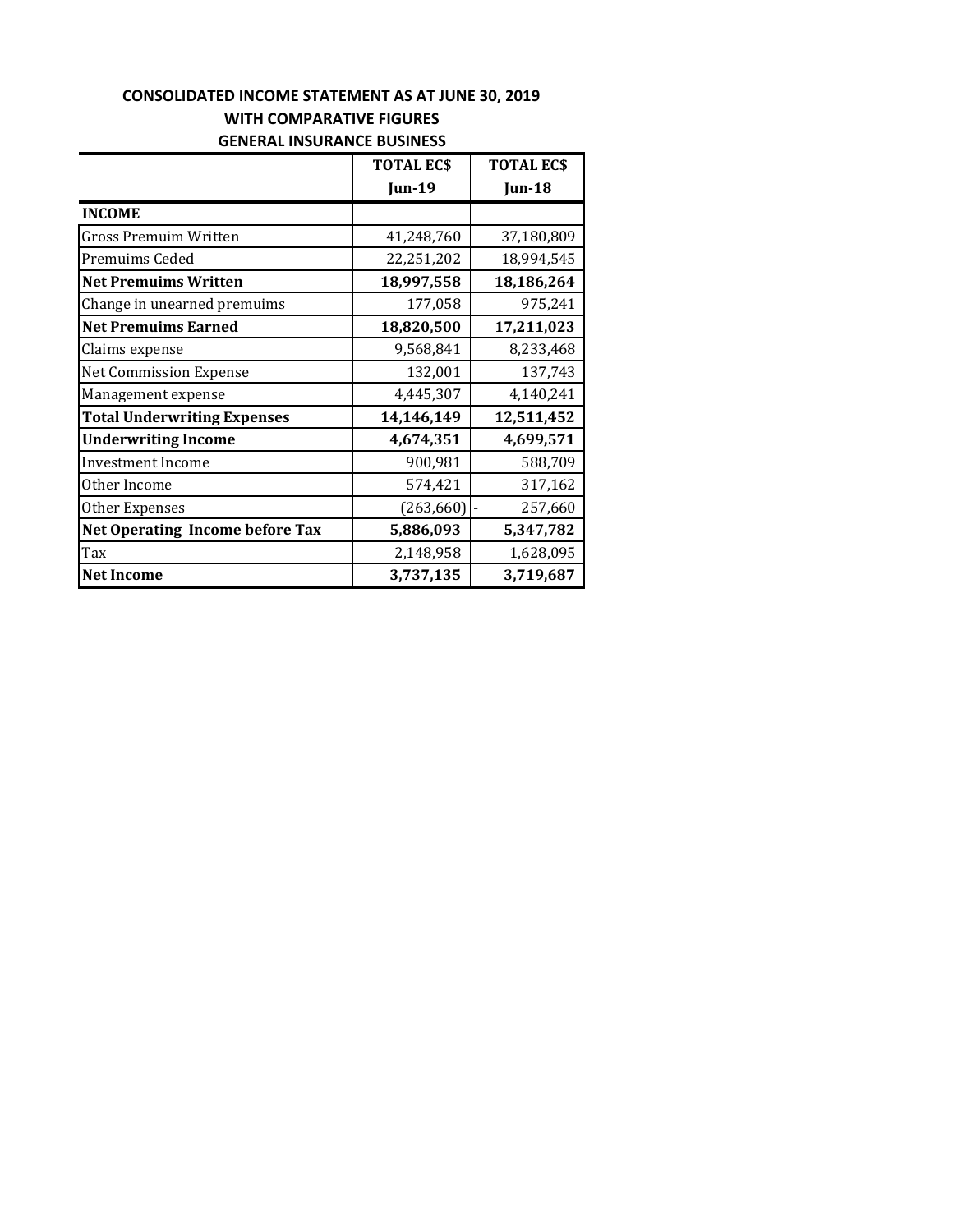## **GENERAL INSURANCE BUSINESS CONSOLIDATED BALANCE SHEET AS AT JUNE 30, 2019 WITH COMPARATIVE FIGURES**

|                                        | <b>TOTAL EC\$</b> | <b>TOTAL EC\$</b> |
|----------------------------------------|-------------------|-------------------|
|                                        | <b>Jun-19</b>     | <b>Jun-18</b>     |
| <b>ASSETS</b>                          |                   |                   |
| <b>Cash and Deposits</b>               | 32,777,959        | 30,879,946        |
| <b>Government Securites</b>            | 26,920,264        | 23,648,382        |
| <b>Company Bonds and Debentures</b>    | 1,958,000         | 525,000           |
| <b>Secured Loans</b>                   | 161,000           | 161,000           |
| <b>Investments in Real Estate</b>      | 4,029,000         | 4,028,000         |
| <b>Shares</b>                          | 318,000           | 318,000           |
| <b>Unit Trusts and Mutual Funds</b>    |                   |                   |
| <b>Investments in Related Parties</b>  | 2,598,723         | 3,492,130         |
| Policy Loans                           |                   |                   |
| Other Investments                      | 2,839,498         | 3,070,498         |
| <b>Total Cash and Investments</b>      | 71,602,444        | 66,122,956        |
| <b>Other Current Assets</b>            | 37,503,971        | 32,018,821        |
| <b>Fixed Assets</b>                    | 9,705,110         | 9,766,298         |
| <b>Total Assets</b>                    | 118,811,525       | 107,908,075       |
| <b>Unearned Premuim Provision</b>      | 23,816,272        | 22,106,692        |
| <b>Claims Provision</b>                | 14,079,417        | 11,807,690        |
| <b>Other Provision</b>                 | 6,149,896         | 4,770,558         |
| <b>Total Insurance Liabilities</b>     | 44,045,585        | 38,684,940        |
| Other Liabilities                      | 16,599,560        | 16,050,592        |
| <b>Total Liabilities</b>               | 60,645,145        | 54,735,532        |
| <b>Share Capital</b>                   | 5,900,150         | 5,900,150         |
| <b>Head Office Account</b>             | 8,706,404         | 9,027,219         |
| <b>Retained Earnings</b>               | 36,356,823        | 32,544,170        |
| Reserves                               | 7,201,000         | 5,701,000         |
| <b>Total Capital</b>                   | 58,164,377        | 53,172,539        |
| <b>Total Liabilities &amp; Capital</b> | 118,809,522       | 107,908,071       |

N.B.Slight differences in totals are due to rounding.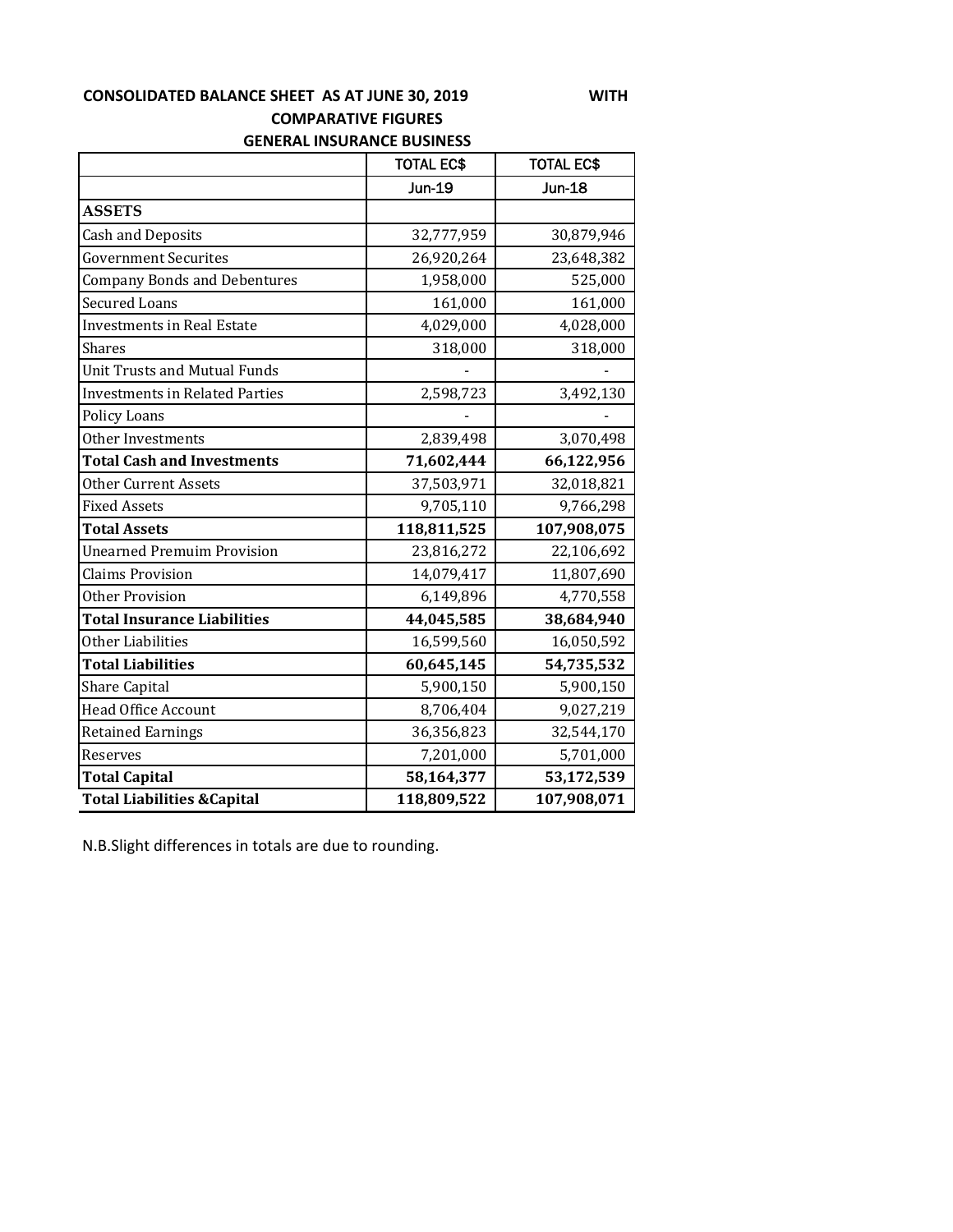## **LONG‐TERM INSURANCE BUSINESS CONSOLIDATED INCOME STATEMENT AS AT JUNE 30, 2019 WITH COMPARATIVE FIGURES**

|                               | <b>TOTAL ECS</b> | <b>TOTAL ECS</b> |  |
|-------------------------------|------------------|------------------|--|
|                               | <b>Jun-19</b>    | Jun-18           |  |
| <b>Gross Premuims Written</b> | 25,414,000       | 12,042,000       |  |
| Reinsurance Assumed           |                  |                  |  |
| Reinsurance ceded             | 1,129,000        | 1,127,000        |  |
| <b>Net Premuims Written</b>   | 24,285,000       | 10,915,000       |  |
| Investment Income             | 3,696,000        | 1,395,000        |  |
| Other Revenue                 | 559,000          | 568,000          |  |
| <b>Total Revenue</b>          | 28,540,000       | 12,878,000       |  |
| <b>Policy Holder Benefits</b> | 18,890,000       | 7,416,000        |  |
| <b>Commission Expense</b>     | 1,872,000        | 1,918,000        |  |
| Management expense            | 4,417,000        | 3,766,000        |  |
| Other Expenses                | 518,000          | 516,000          |  |
| <b>Total Expenses</b>         | 25,697,000       | 13,616,000       |  |
| <b>Net Income before Tax</b>  | 2,843,000        | (738,000)        |  |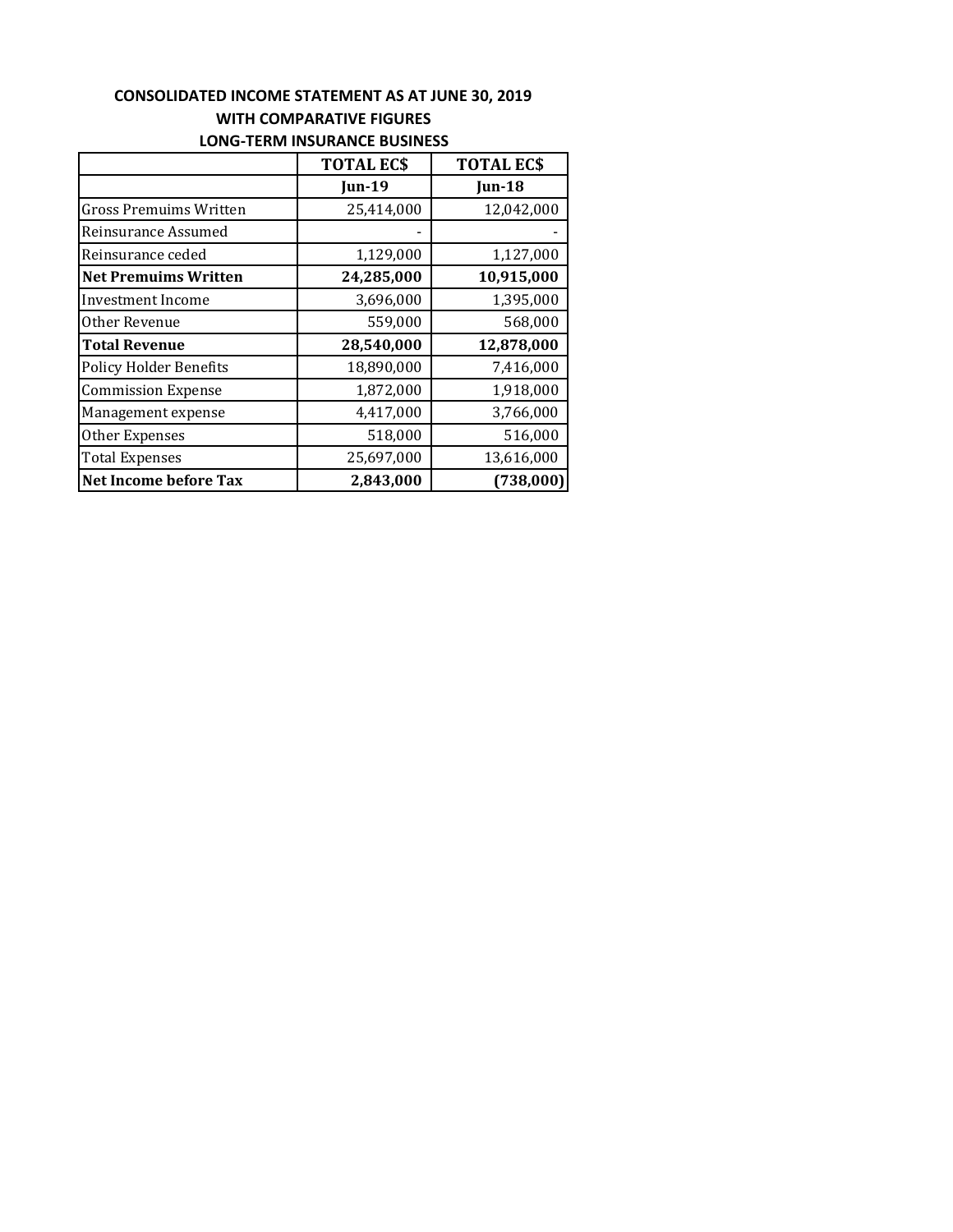**LONG‐TERM INSURANCE BUSINESS CONSOLIDATED BALANCE SHEET AS AT JUNE 30, 2019 WITH COMPARATIVE FIGURES** 

|                                       | <b>TOTAL ECS</b> | <b>TOTAL ECS</b> |
|---------------------------------------|------------------|------------------|
|                                       | $Jun-19$         | Jun-18           |
| <b>Cash and Deposits</b>              | 35,139,000       | 28,702,000       |
| <b>Government Securities</b>          | 74,462,000       | 53,917,000       |
| <b>Company Bonds and Debentures</b>   | 541,000          | 1,402,000        |
| <b>Secured Loans</b>                  | 6,373,000        | 5,044,000        |
| <b>Investments in Real Estate</b>     |                  |                  |
| Shares                                | 7,228,000        | 4,281,000        |
| <b>Unit Trusts and Mutual Funds</b>   |                  |                  |
| <b>Investments in Related Parties</b> | 1,016,000        | 998,000          |
| <b>Policy Loans</b>                   | 12,960,000       | 13,310,000       |
| Other Investments                     | 1,400,000        | 1,400,000        |
| <b>Total Cash and Investments</b>     | 139,119,000      | 109,054,000      |
| <b>Other Current Assets</b>           | 15,310,000       | 12,220,001       |
| <b>Fixed Assets</b>                   | 6,112,000        | 6,200,000        |
| <b>Total Assets</b>                   | 160,541,000      | 127,474,001      |
| <b>Unearned Premium Provision</b>     | 259,000          | 191,000          |
| <b>Claims Provision</b>               | 2,616,000        | 1,943,000        |
| Life Insurance and Annuity Provisions | 77,205,000       | 63,695,000       |
| <b>Deposit Administration Funds</b>   | 25,737,000       | 23,442,000       |
| <b>Other Provision</b>                | 5,868,000        | 5,619,000        |
| <b>Total Insurance Liabilities</b>    | 111,685,000      | 94,890,000       |
| Other Liabilities                     | 19,635,000       | 10,346,011       |
| <b>Total Liabilities</b>              | 131,320,000      | 105,236,011      |
| <b>Share Capital</b>                  |                  |                  |
| <b>Head Office Account</b>            | 16,019,000       | 13,352,000       |
| <b>Retained Earnings</b>              | 10,857,000       | 6,679,990        |
| Reserves                              | 2,344,000        | 2,209,000        |
| <b>Total Capital</b>                  | 29,220,000       | 22,240,990       |

160,540,000 127,477,001